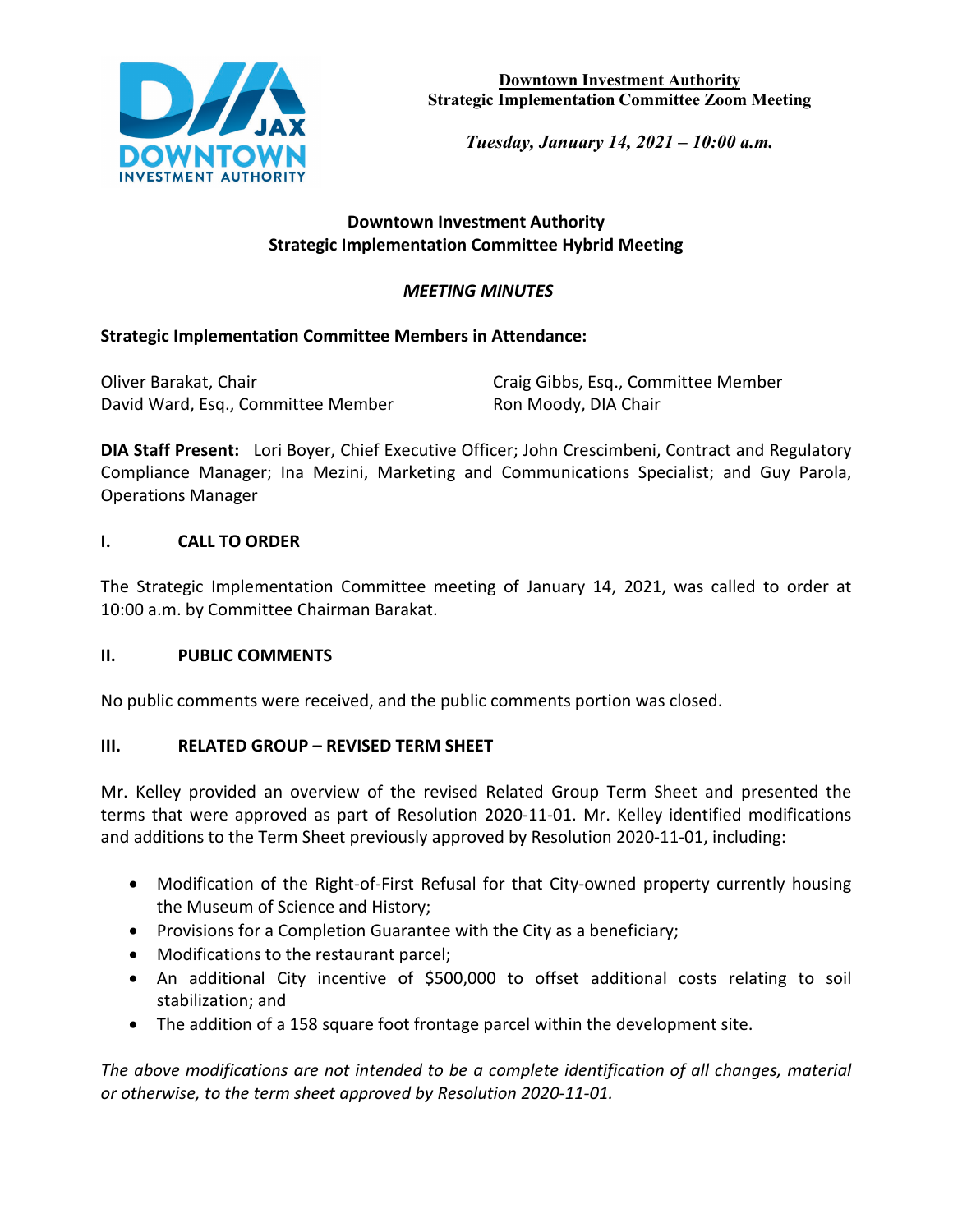Downtown Investment Authority Strategic Implementation Committee Meeting, January 14, 2021 Page 2 of 12

**SIC Chair Oliver Barakat brought the item into the Committee for discussion. In order of Committee and Board Member acknowledged by the Chair, the following discussion occurred:** 

Board Member Gibbs asks about rendering on Exhibit 1 and size/shape difference of parcels compared to Exhibit 3.

Mr. Kelley explains discussions had with COJ Parks Department, developer and staff and clarifies differences in site plans and parcels shown.

Board Member Gibbs asks: Access for emergency vehicles, what considerations have you made for the entire property?

Mr. Kelley explains where access for emergency vehicles will be located.

Mr. Diebenow (One Independent Drive, Suite 1200) responds on behalf of applicant and confirms Mr. Kelley is correct in his description and adds additional information on vehicle access points.

Board Member Gibbs: No further comments/questions.

DIA Chair Moody acknowledges that site is complicated. Asks if biggest change is the unsuitable soils cost to remedy it and if the \$500,000 is the major change to this document?

Mr. Kelley responds: Yes, the additional \$500,000 required because of unsuitable soil conditions is the principal new ask. In addition to the two open items that were left from Board's last vote related to the right of first refusal and what kind of back end support we might expect from the developer.

DIA Chair Moody: No further comments/questions.

Board Member Ward: Asks for clarification on the right of first refusal.

Mr. Kelley explains right of first refusal's 10-year period and the requirements that go along with it.

Board Member Ward: No further comments/questions.

SIC Chair Barakat: Acknowledges he is unfamiliar with the typical geotechnical challenges we may encounter in soils Downtown. Asks if there is something unique about this site? Are there any unique problems with the soil at this site compared to other development sites Downtown?

Mr. Kelley explains discussions staff explored with application as it pertains to boring.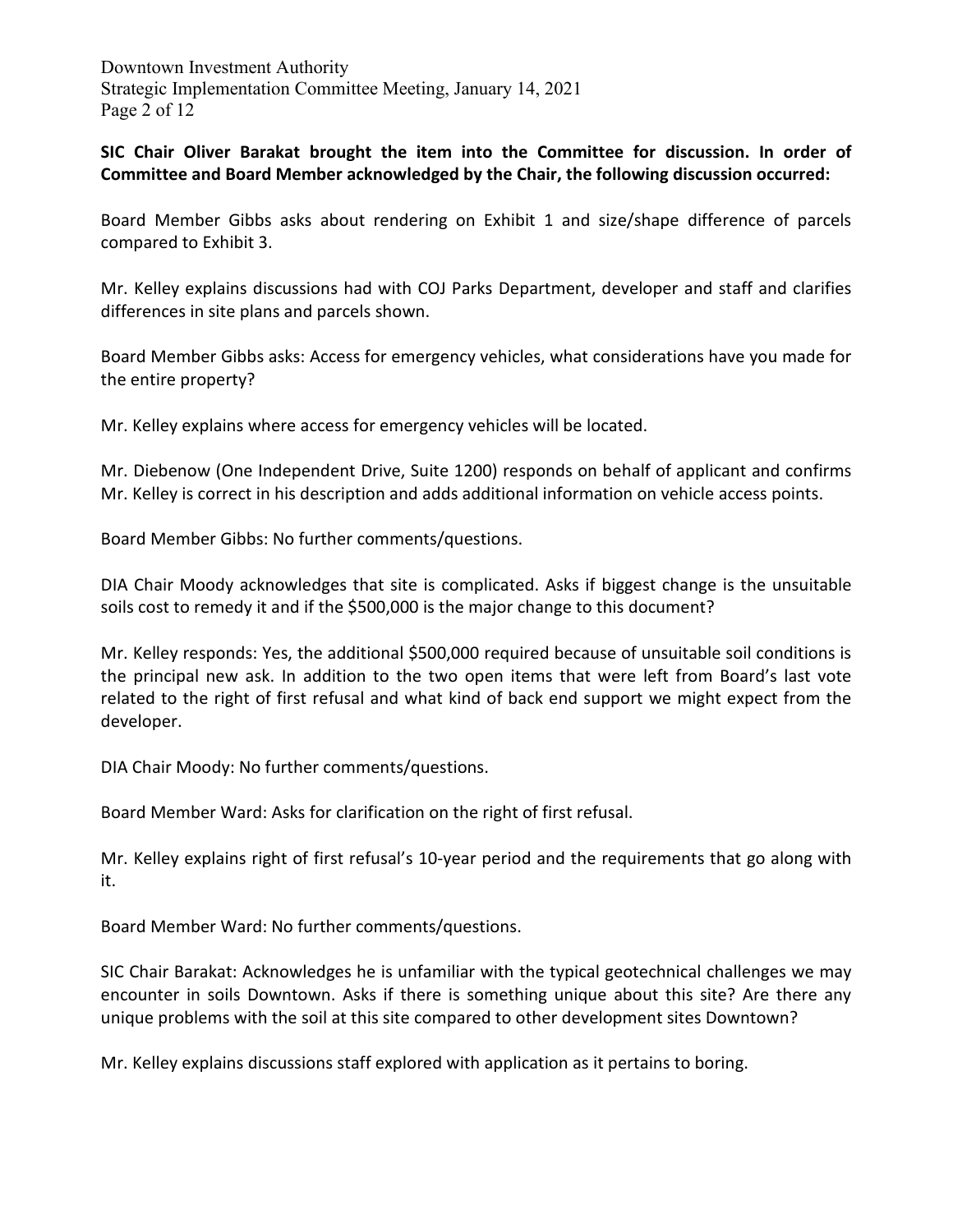Downtown Investment Authority Strategic Implementation Committee Meeting, January 14, 2021 Page 3 of 12

Mr. Diebenow responds on behalf of applicant and confirms that the most efficient way to deal with the structural issues is something that approaches \$1.2-1.3 million to fix. Explains the site conditions and different test options available.

Jeff Robbins (4767 New Broad St. Orlando, FL 32814) with the Related Group explains the process by which their consultant identified the issues and various ways to fix said issue. Ultimately going with the third option as it is the most affordable alternative.

SIC Chair Barakat: No further comments/questions on the soil contamination.

SIC Chair Barakat: Regarding ROI, do you [Mr. Kelley] recall what the ROI was before this completion grant was as part of the analysis. What did we approve as the ROI?

Mr. Kelley: ROI dropped down to 1.02. It was 1.05 in previous versions. Notes that ROI table included in agenda packet highlighted areas represent changes from previous versions of ROI calculations.

SIC Chair Barakat: Asks if completion grant is a cap? If they determine that the cost is more than \$1 million by some increment, the City's out of pocket remains \$500,000 or is it \$500,000 period, regardless of the ultimate cost?

Mr. Kelley: Completion grant is shown at \$500,00 but the cost is expected to exceed \$1 million. Committee can impose limitations at its discretion if deemed necessary.

SIC Chair Barakat: Asks if we are at risk of getting an ROI less than 1.00.

Mr. Kelley: The \$500,000 maximum amount is a line item shown as the COJ infrastructure completion grant is included in this ROI.

SIC Chair Barakat: If we were to approve it as is, are we approving 50% of this cost or are we approving \$500,000?

Mr. Kelley: Committee is approving the \$500,000 from the City.

SIC Chair Barakat: Important distinction since we are so close to a 1.00 ROI which we've never approved.

Mr. Kelley responds: Yes. That's technically found in the PIP but it is integral to our plans as well.

SIC Chair Barakat: Asked for thoughts and consideration from other committee members on either capping the half million considering the fact the ROI is quite thin on this deal for the City.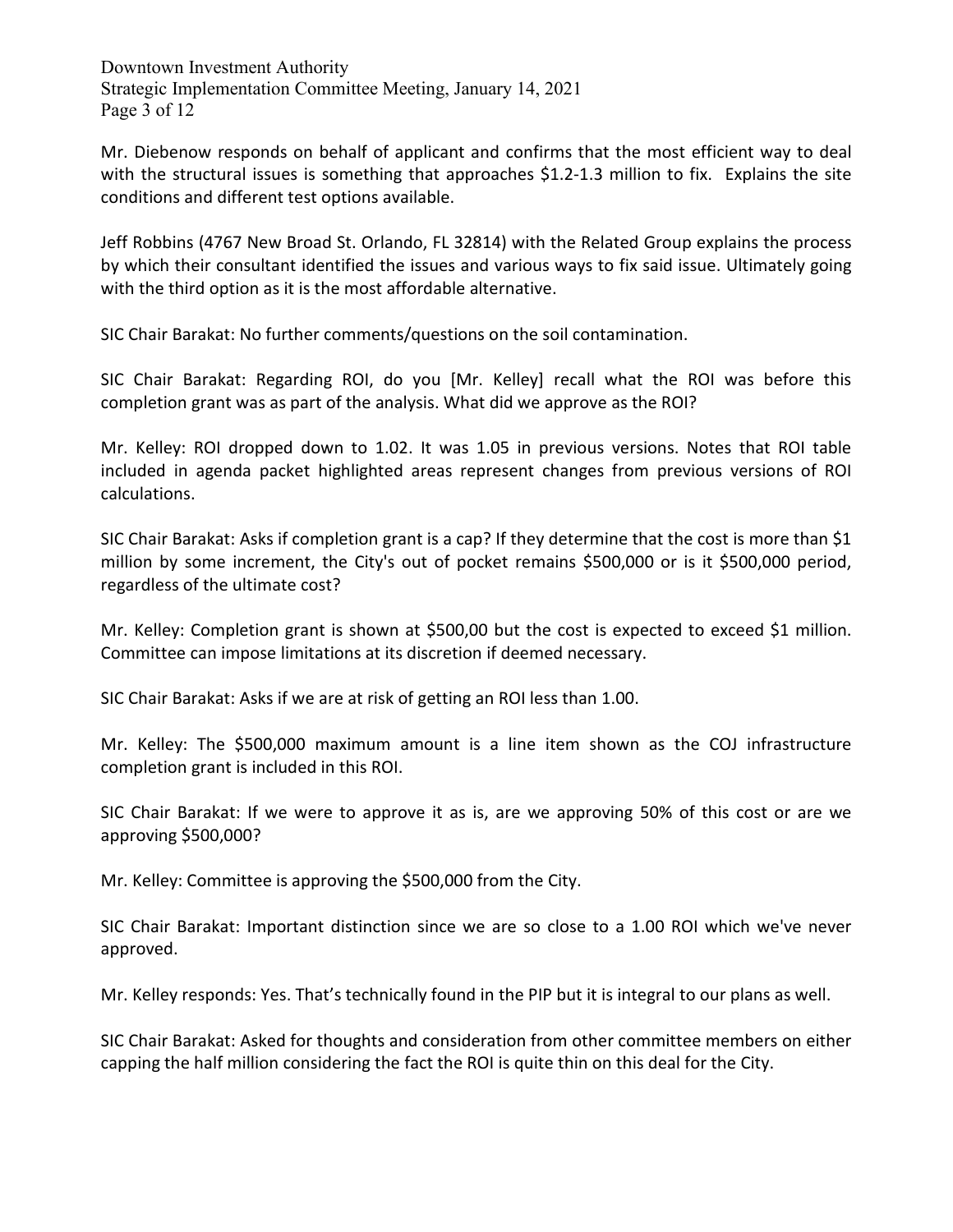Downtown Investment Authority Strategic Implementation Committee Meeting, January 14, 2021 Page 4 of 12

Mr. Diebenow (One Independent Drive, Suite 1200) responds on behalf of applicant: clarifies that the amount is capped at \$500,000. It is the lesser of 50% or \$500,000 so the ROI will not go below the 1.02 under any circumstance.

SIC Chair Barakat: Asks if Mr. Kelley agrees.

Mr. Kelley: Yes. Only thing that potentially could impact the ROI further from what's shown would be the inclusion of any of the property that shown as triangle R3 for the restaurant site, but as presented here and consideration of the necessary requirements to alleviate the geotech concerns that is accurate.

SIC Chair Barakat: No further comments/questions. Asks for any further comments/questions from the committee.

DIA Chair Moody: Asks for clarification as to whether the action item is related to a certain resolution number or just the related group term sheet.

SIC Chair Barakat: Clarifies that Committee is approving this revised term sheet and recommending it to the Board for approval, which will be incorporated into a resolution at the Board level. Asks Mr. Kelley to confirm.

Mr. Kelley: Confirms that is Mr. Barakat is correct.

Board Member Gibbs: Asks for clarification as the term sheet is listed as Exhibit B to resolution 2020-11-01.

Mr. Kelley: Clarifies that the language is a carryover for when it was originally presented when Mr. Kelley was drafting it, but it is Exhibit A to the Staff Report as being presented for Committee consideration and it is the term sheet that Committee is considering for approval.

Board Member Gibbs: Makes a motion that committee approve Exhibit A to the Staff Report for Resolution 2020-11-01.

SIC Chair Barakat: Asks for a second.

DIA CEO Boyer: Clarifies that Mr. Gibbs motion was for the resolution that Board adopted in November. This will not be that same number, it will be different. Asked that the motion be modified to address the approval of the term sheet as presented and note that it will be attached to a resolution, excluding an exact resolution number as it will not be the November resolution number.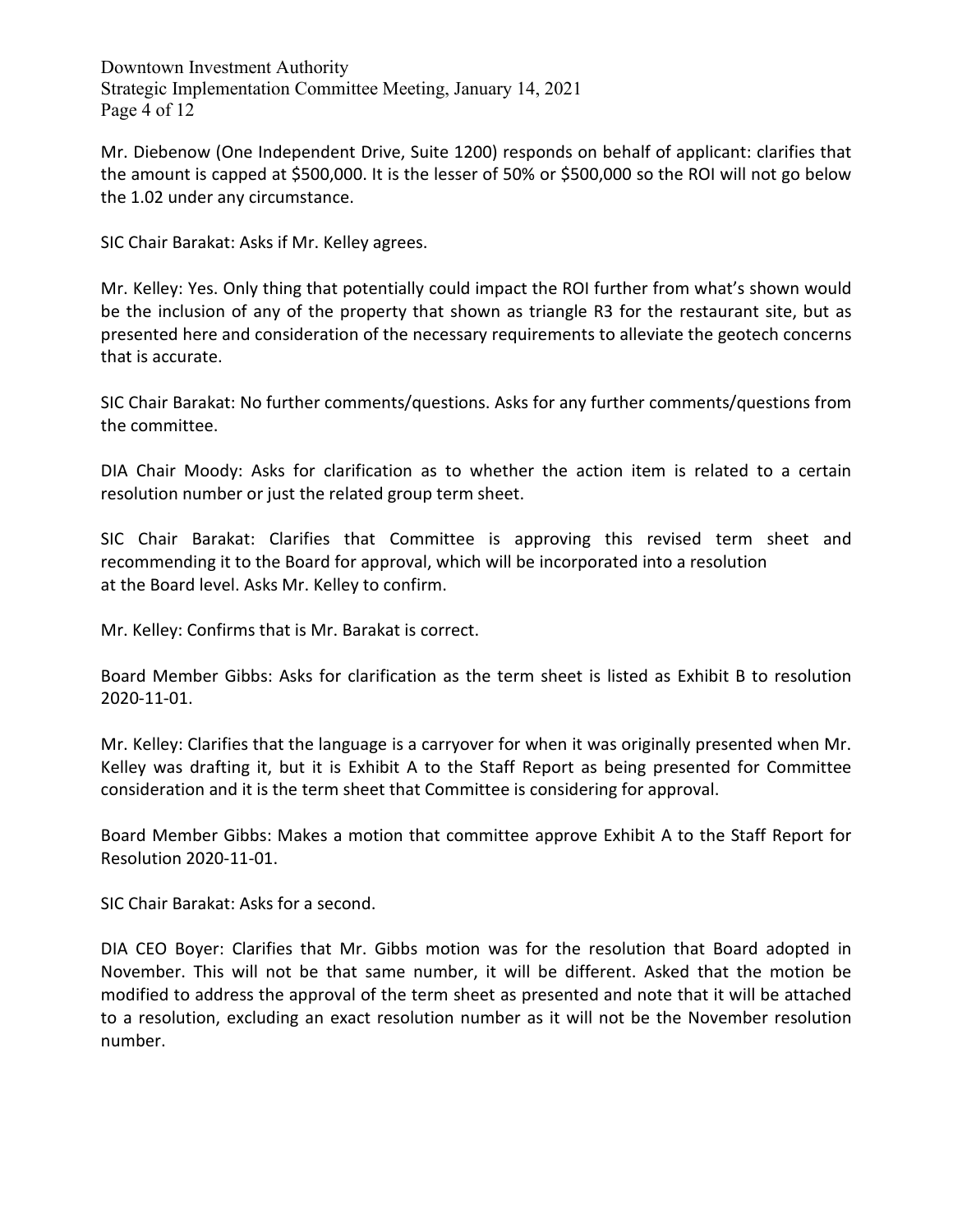# **Motion: Board Member Craig Gibbs moves to approve the term sheet as presented on behalf of the former Resolution 2020-11-02.**

**Seconded: Board Member DIA Chair Ron Moody.** 

**Vote: Aye: 4 Nay: 0 Abstain: 0**

### **IV. BAPTIST CONVENTION BUILDING & FEDERAL RESERVE BUILDING – DPRP**

Mr. Kelley provided an overview of the project. The project includes redevelopment of two historic Jacksonville buildings located adjacent to one another on the block immediately to the west of City Hall and also adjacent to the Sweet Pete's operation in the former Seminole Club building.

The properties in the redevelopment plan as presented include the former Florida Baptist Convention Building located at 218 W Church Street and the former Federal Reserve Building located at 424 N Hogan Street. These buildings, along with the Sweet Pete's building, comprise the easter half of the block, and the western half of the block is the site of the redevelopment of the Old Independent Life building by Augustine Development, currently working its way through the City Council process.

Recommended funding under this proposal totals just over \$8.6 million on total development costs of \$18.5 million.

Mr. Kelley explains that in underwriting this application, the process for which DIA will underwrite other DPRP applications was established. He went on to describe said process.

## **SIC Chair Oliver Barakat brought the item into the Committee for discussion. In order of Committee and Board Member acknowledged by the Chair, the following discussion occurred:**

DIA Chair Moody: Supports project. Provides synergy for the area. Question: refer to the value of the property, referencing property appraiser office, what is the relationship value wise between assessment and independent appraisal? Is it significant?

Mr. Kelley: Follow standard procedure of looking at the existing property valuation as a deduct we use the total development costs. Top line ad valorem = construction less assessed, using 10-year historic ad valorem abatement.

DIA Chair Moody: Asked that SIC Chair come back to him for further comments/questions.

Board Member Gibbs: Echoed DIA Chair Ron Moody's comments of project support. Question: What about rooftop dining?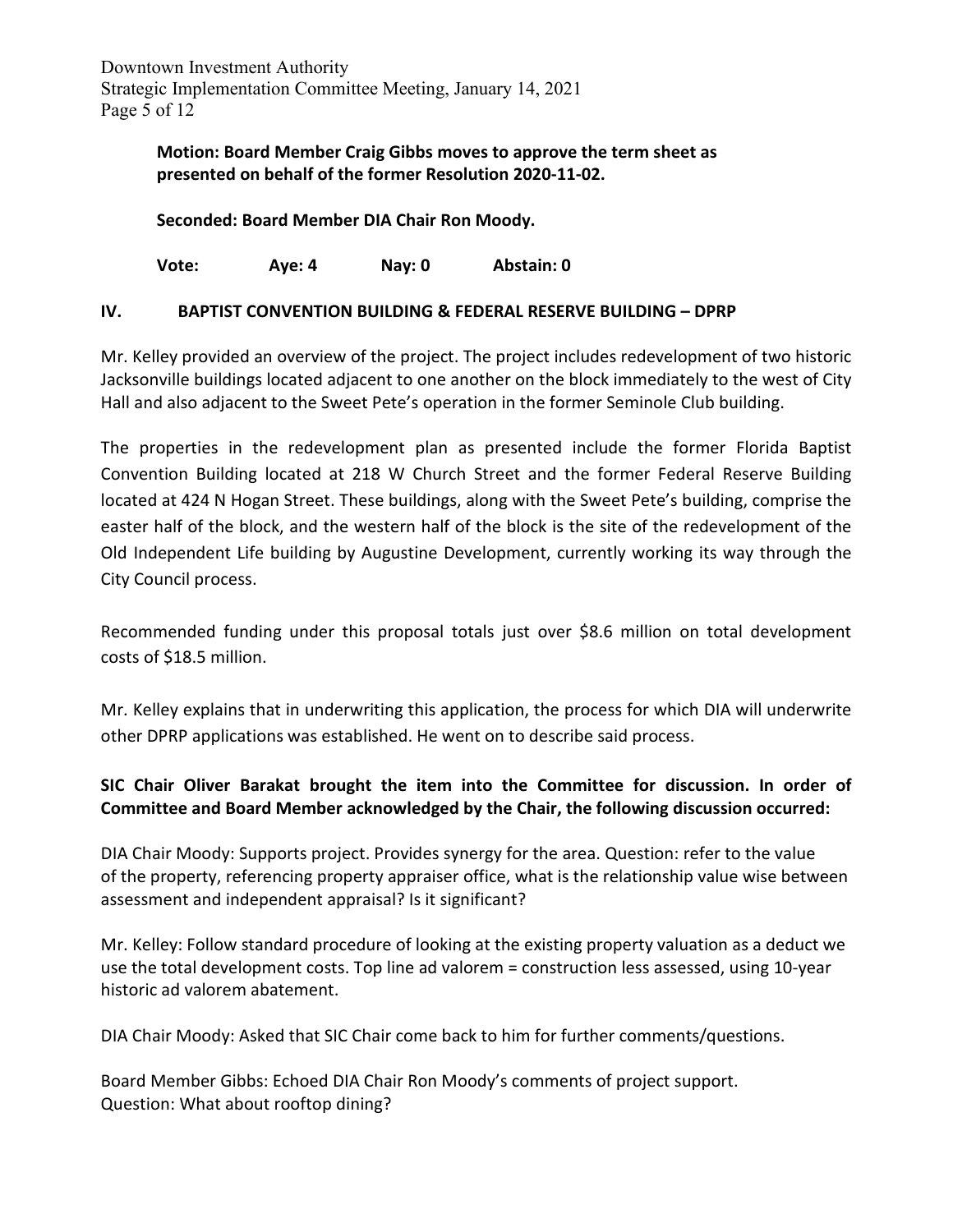Downtown Investment Authority Strategic Implementation Committee Meeting, January 14, 2021 Page 6 of 12

Mr. Kelley: Not contemplated in current plan.

Alex Sifakis (348 street Atlantic Beach, Florida): Looked into rooftop dining on church street building, need ½ rooftops for A/C and mechanical and what is left is not enough space for economic feasibility and only has one elevator that would need to be shared between residential and rooftop; but they are doing outdoor area on 3rd floor of Sweet Petes for events.

Board Member Ward: Great project. Question: how does the proposal square with the trio and other historic efforts?

Mr. Kelley: Church building will have 24 residential units, two restaurants and two small retail spaces; the federal reserve building 2 restaurants; both properties will have access to courtyard area between federal reserve and Sweet Petes building. Talks to Independent Life Building and Ambassador project and how this all ties together for synergy. Regarding trio: primarily hospitality uses.

DIA CEO Boyer: From a financial standpoint: when trio and others in the pipeline come before committee/board, all based on new DPRP program and will be analyzed the same way by looking at relative percentages of each construction costs and the eligible caps and the limits on those. Church/Federal Reserve first of many.

Board David Ward: Helpful to view similar DPRP projects as close in time as possible for comparison and conformity.

DIA CEO Boyer: Trio DPRP coming soon. February or March. Lofts at Cathedral DPRP meetings in the works.

Board Member Ward: Requested that Mr. Kelley go over the different calculations as it relates to the developer's equity that is being placed in and towards this project.

Mr. Kelley goes over the calculations and as it relates to developer's equity.

Board Member Ward: Asked Mr. Kelley to go over performance schedule and how its tied to loan and other funding obligations.

Mr. Kelley goes over the performance schedule and explains how its tied to loan and other funding obligations.

DIA CEO Boyer elaborates on Mr. Kelley's comments as it relates to performance schedule.

Board Member Ward: No further comments/questions.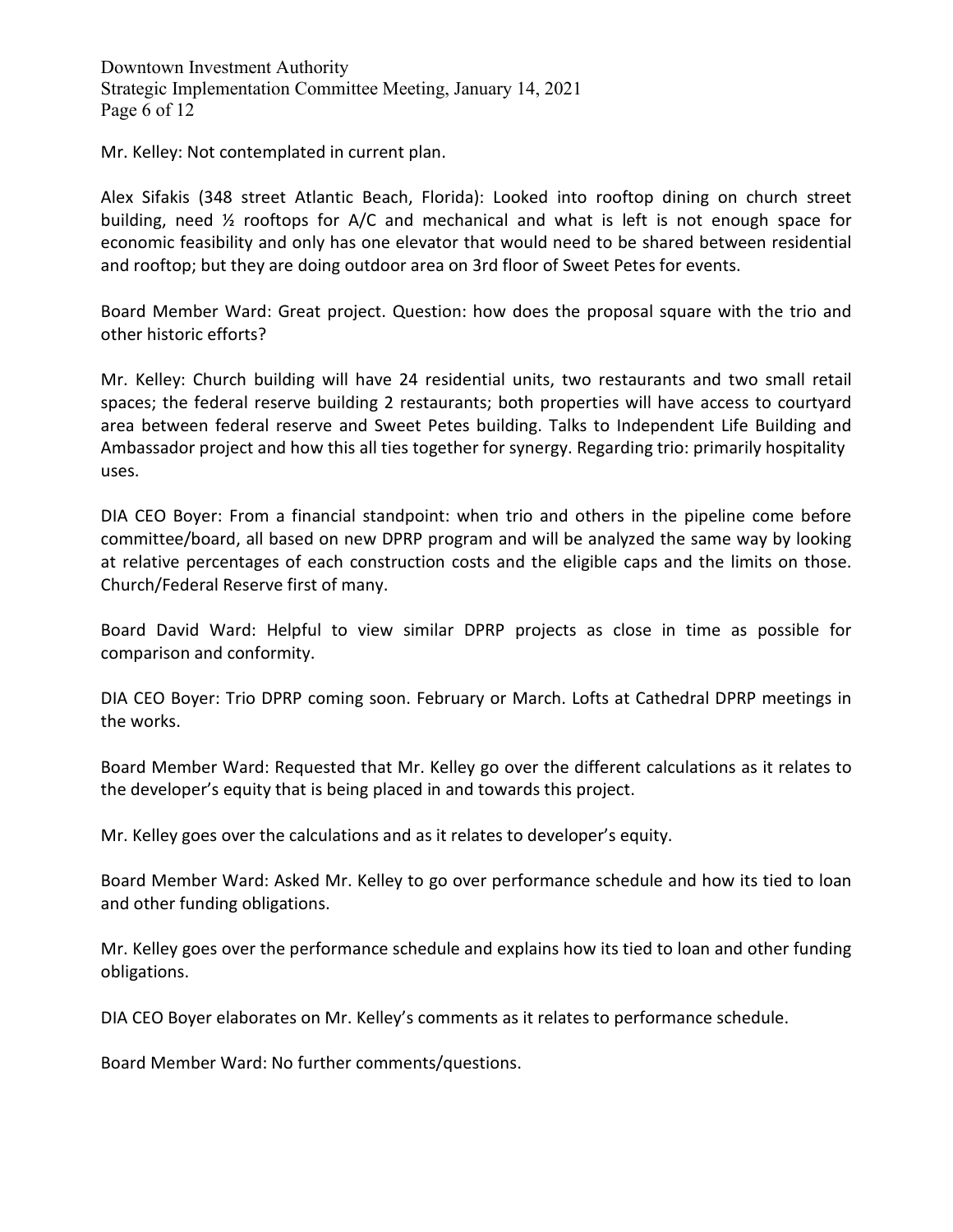Downtown Investment Authority Strategic Implementation Committee Meeting, January 14, 2021 Page 7 of 12

Board Member Citrano: Model project for DPRP. Question: This program was created to update and revamp a former program that was ineffective. Having modeled a real-life project, is staff satisfied with what you were creating and concept?

Mr. Kelley: Yes, this project never would have been able to have reached this stage under the trust fund program.

Board Member Citrano: Excited for the program. Big fan of projects as presented. Significant and spur moment in Downtown. Question: Are the loans funded at completion, so there is effectively a reimbursement of costs?

Mr. Kelley: Correct.

Board Member Citrano: Question: I assume somebody is on the front end doing due diligence to ensure that the total capital cost is accounted for before project commencement?

Mr. Kelley. Yes. Defers to Alex Sifakis for additional comment.

Alex Sifakis: \$3.2 million is equity from applicant only. No outside equity. All JWB cash. Working on getting a construction firm loan for the permanent financing and a bridge loan on the incentives, which will be split between LISC and Self-Help Credit Union. Couple of other lenders interested, too.

Board Member Citrano: Supports JWB. Notes that in general DIA needs to make sure that the applicant has the financial capacity to avoid getting stuck in the middle of a project that can't be completed.

Mr. Kelley: Valid point. Staff structured that into the guidelines and have underwritten that as part of this due diligence as looking for the requisite experience on the development team. Talked to JWB team's expertise.

DIA CEO Boyer: Responding to Mr. Citrano's concerns re: financial capability, stating this is a big priority for the DIA/DPRP program. Challenge with developments being announced too early in the process, and developers not having capital stack to make project happen which, to the public, reflects poorly on DIA. Trying to find sweet spot of when we consider things. Not too early not too late.

Board Member Citrano: No further comments/questions.

SIC Chair Barakat: Echoes Mr. Citrano's comments re: project importance. Great project. Adding residents, removing blight. Question: Appears that the City could contribute up to 50% and is that acceptable? Not unusual part of the request as it relates to DPRP?

Mr. Kelley: Correct. Not unusual. Talks to complexities of the program due to multiple levels of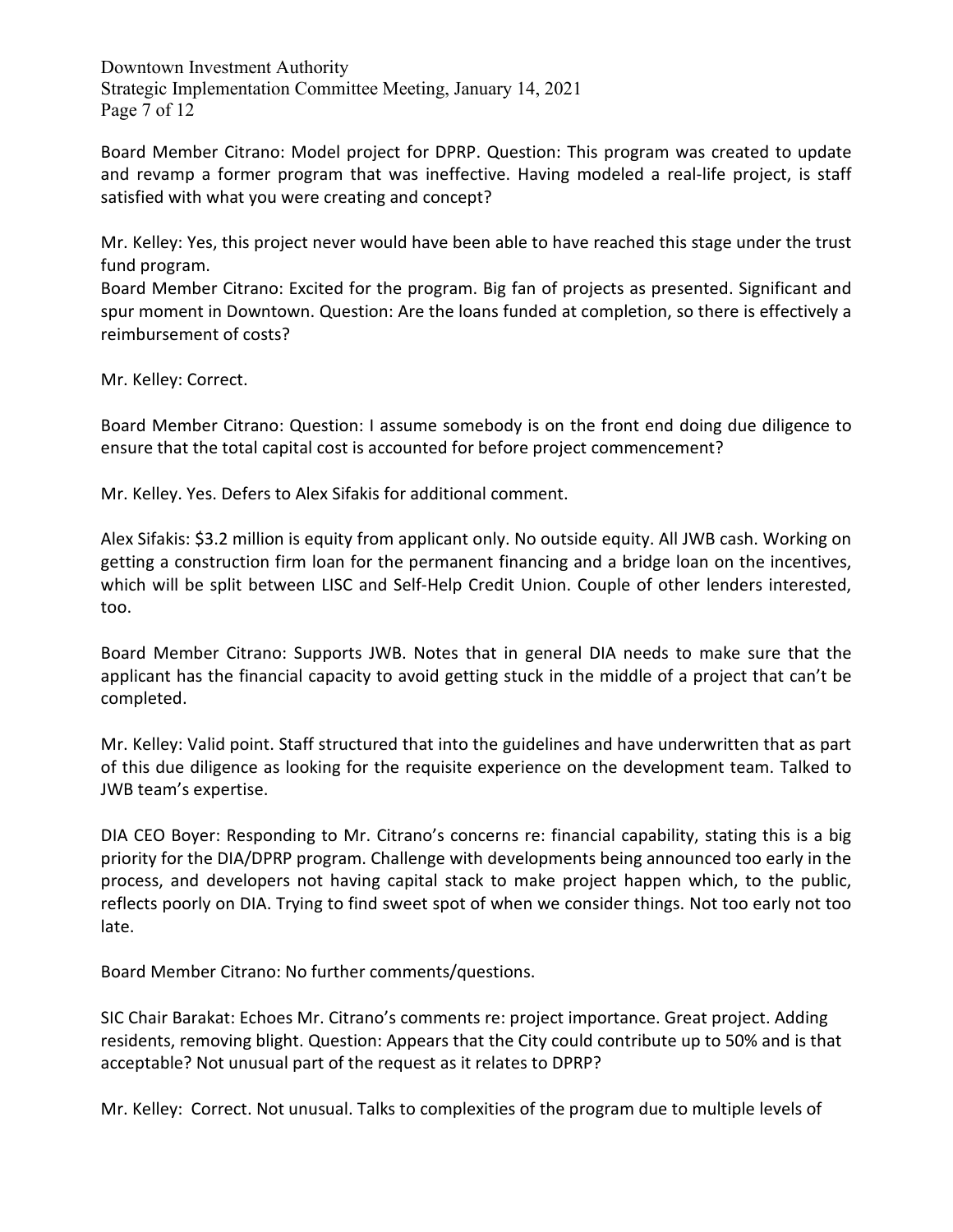Downtown Investment Authority Strategic Implementation Committee Meeting, January 14, 2021 Page 8 of 12

thresholds that must be met.

SIC Chair Barakat: Reiterates applicant vs City contribution – unusual amount of private capital. Haven't seen pro forma and relying on Staff to validate the developer's return. Question: Do you believe that this is a reasonable return compared to other projects DIA has incentivized, is that correct?

Mr. Kelley: Yes. Part of underwriting process.

Alex Sifakis: Applicant agrees with the ROI calculations. While the developer's ROI is lower than other projects (10% vs 30%) they are okay with this because they are invested in Downtown and believe in its future.

DIA CEO Boyer: Notes Staff has extensive workbook in excel including all proformas and calculations and can distribute it all to committee/Board. Selective in number of tables and calculations included in staff report but information is available for review if desired, especially since this is a new program.

SIC Chair Barakat: No further comments/questions. Any other questions?

Board Members Gibbs: If I were to live or visit a restaurant here, where would I park?

SIC Chair Barakat: Defers to developer. Question: are you relying on valet parking or third party lots nearby?

Alex Sifakis: Valet as well as utilizing the whole city block applicant owns which is catty corner to the Porterhouse mansion and has over 140 spaces.

SIC Chair Barakat: Asked for a motion.

**Motion**: **DIA Chair Ron Moody moves to approve the term sheet as presented. Seconded**: **Craig Gibbs, Esq.**

**Vote: Aye: 4 Nay: 0 Abstain: 0**

**MOTION PASSES UNANIMOUSLY 4-0-0**

**[REMAINDER OF PAGE INTENTIONALLY LEFT BLANK]**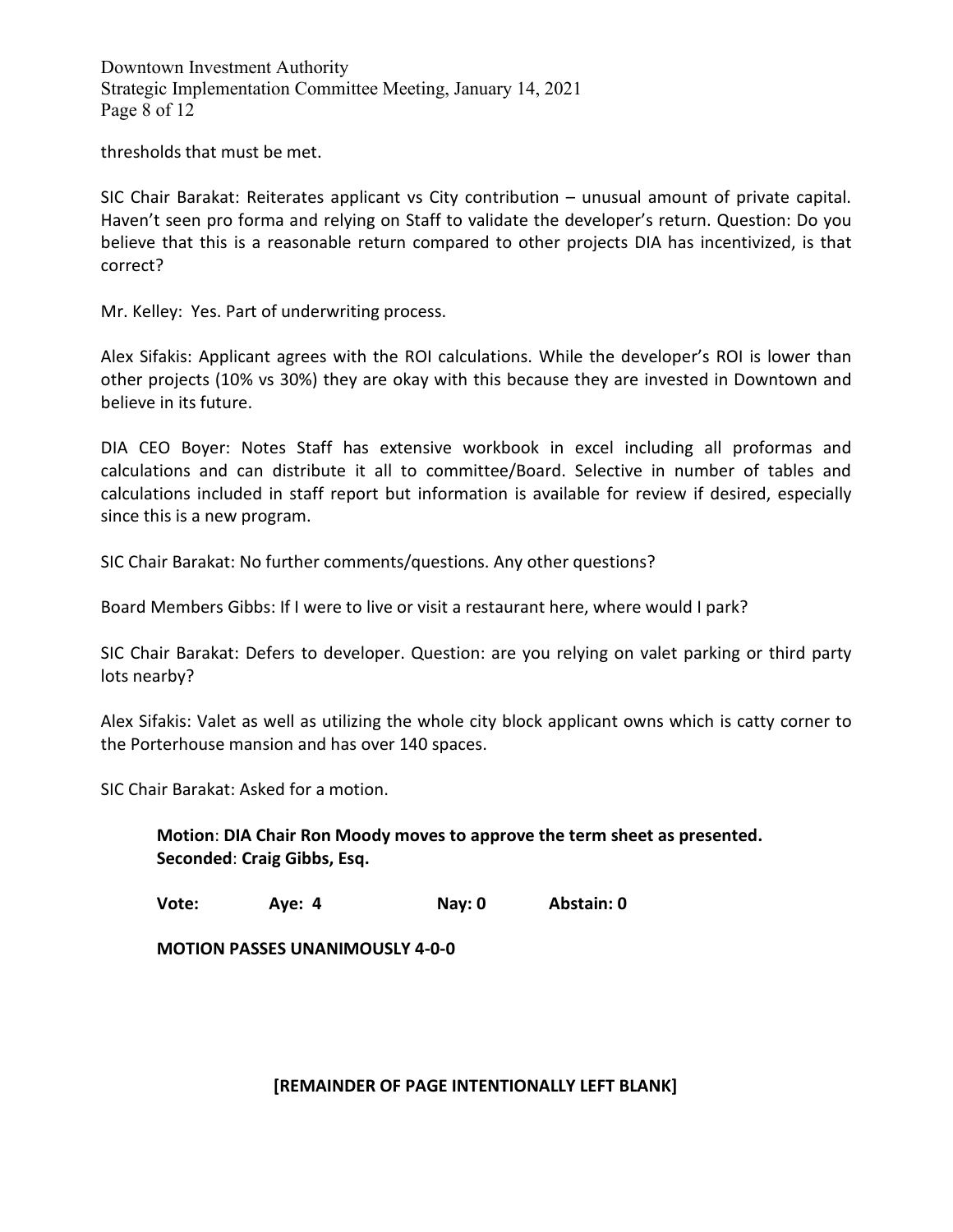Downtown Investment Authority Strategic Implementation Committee Meeting, January 14, 2021 Page 9 of 12

#### **V. REGIONS JACKSONVILLE HEADQUARTERS – DPRP**

Mr. Kelley provided an overview of the Regions Bank Headquarters Project. Project includes a request for an Economic Development Grant for the Regions Headquarters located in the historic Old Bisbee Building at 51 W. Bay Street. Term sheet includes: \$900,000 in DPRP forgivable loans, and a \$200,000 Economic Development Grant structured as matching funds relating to the sale of adjacent property.

#### **SIC Chair Barakat brought the item into the Committee for discussion. In order of Committee and Board Member acknowledged by the Chair, the following discussion occurred:**

Board Member Gibbs: Exciting project. Question: The spaces available to the City of the 250-space parking garage, are those available to the City 24/7?

Mr. Kelley: Yes. Can be used at the City's discretion.

Board Member Gibbs: No further comments/questions.

DIA Chair Moody: Great project. References the following statement in the term sheet: "*Each such request will be presented to the DIA Board for further approval and will be limited to no more than five draws over a five-year period from the Execution Date of the Redevelopment Agreement. Each forgivable loan approved will be documented as a standalone note with a unique amortization period of five years*." Question: Are there any challenges to this and is this unusual?

Mr. Kelley: Yes, it is unusual. Explains structure as it relates to approving commitment and what this means for Council, DIA and applicant.

DIA Chair Moody: Question: When we consider a real estate assessment or current appraisal, what effect does this have, if any, on the ROI?

Mr. Kelley: explains effect it has on ROI and considering of current tax assessed value.

DIA CEO Boyer adds to Mr. Kelley's explanation.

DIA Chair Moody: No further comments/questions.

Board Member Ward: No comments/questions.

SIC Chair Barakat: Items listed for repair look like maintenance and does not believe DIA should help building owners maintain property. Question: What is the justification of the \$900,000 and where is this money going?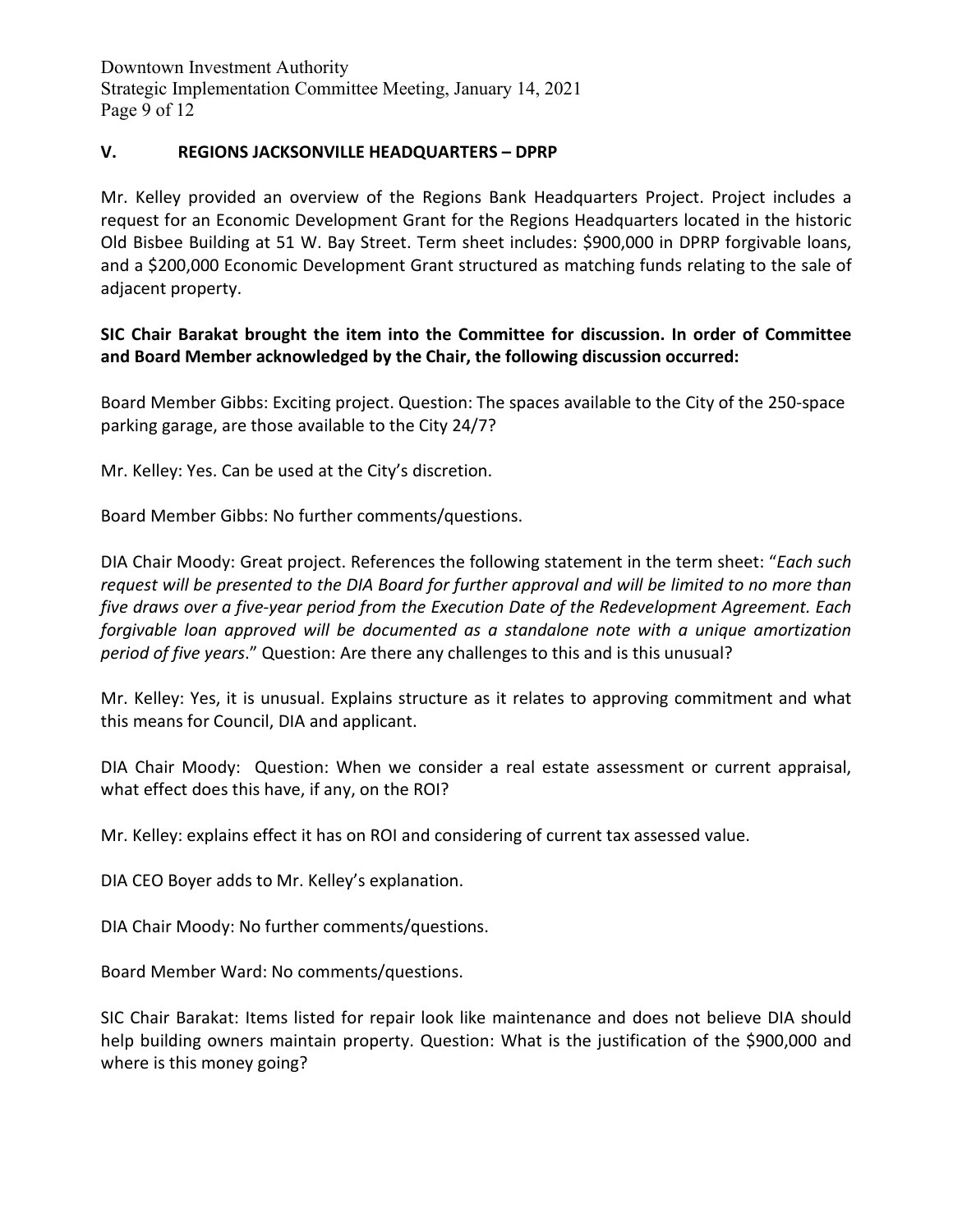Downtown Investment Authority Strategic Implementation Committee Meeting, January 14, 2021 Page 10 of 12

Mr. Kelley: Explains some of the potential improvements that could occur down the line. Funding is only for improvements that meet historical standards and adheres to the National Park Standards of historic properties.

SIC Chair Barakat: Would be more supportive of funds if the building was going to be landmarked. General feeling is some items in scope nebulous.

Mr. Diebenow responds on behalf of applicant/VyStar: Regions is being inconvenienced by VyStar garage and because they are cooperating and being good corporate citizens, they consider this DPRP funding a cost neutral.

SIC Chair Barakat asks if DIA is providing more of a subsidy than we typically would for this scope based on the VyStar project and Regions' subsequent need for repairs as a result of VyStar's project as well as Regions' willingness to cooperate.

Mr. Diebenow responds on behalf of applicant/VyStar: Agrees and explains the challenges Regions will face during construction of the VyStar garage.

Lori Boyer, DIA CEO: Added points for clarification.

SIC Chair Barakat: Will vote in favor but requests more details on scope when it comes to the DIA Board to clarify merit.

Mr. Kelley: Clarifies that landmark status is a requirement of the DPRP program itself and if DIA were to waive it would need to come back to the committee for approval. Unsure of how funding will be allocated but explains funding tranches and underwriting and all must be approved by committee and Board prior to distribution.

Mr. Diebenow: Adds on that Regions has been working on this for years with the overall team to make sure they were good corporate citizens, and no overreach is happening.

Board Member Citrano: Question for staff: from an objective standpoint Regions either is eligible or not and currently, it seems subjective. Are they eligible?

DIA CEO Boyer: Explains structure of grant and staff's reasoning behind said structure.

Mr. Diebenow: Adds that reason it is structured as such is because there's a gap in timing. VyStar and the City want garage now, but Regions does not have the renovation of their building at top of their list right now.

SIC Chair Barakat: Asks Keith Presley to speak.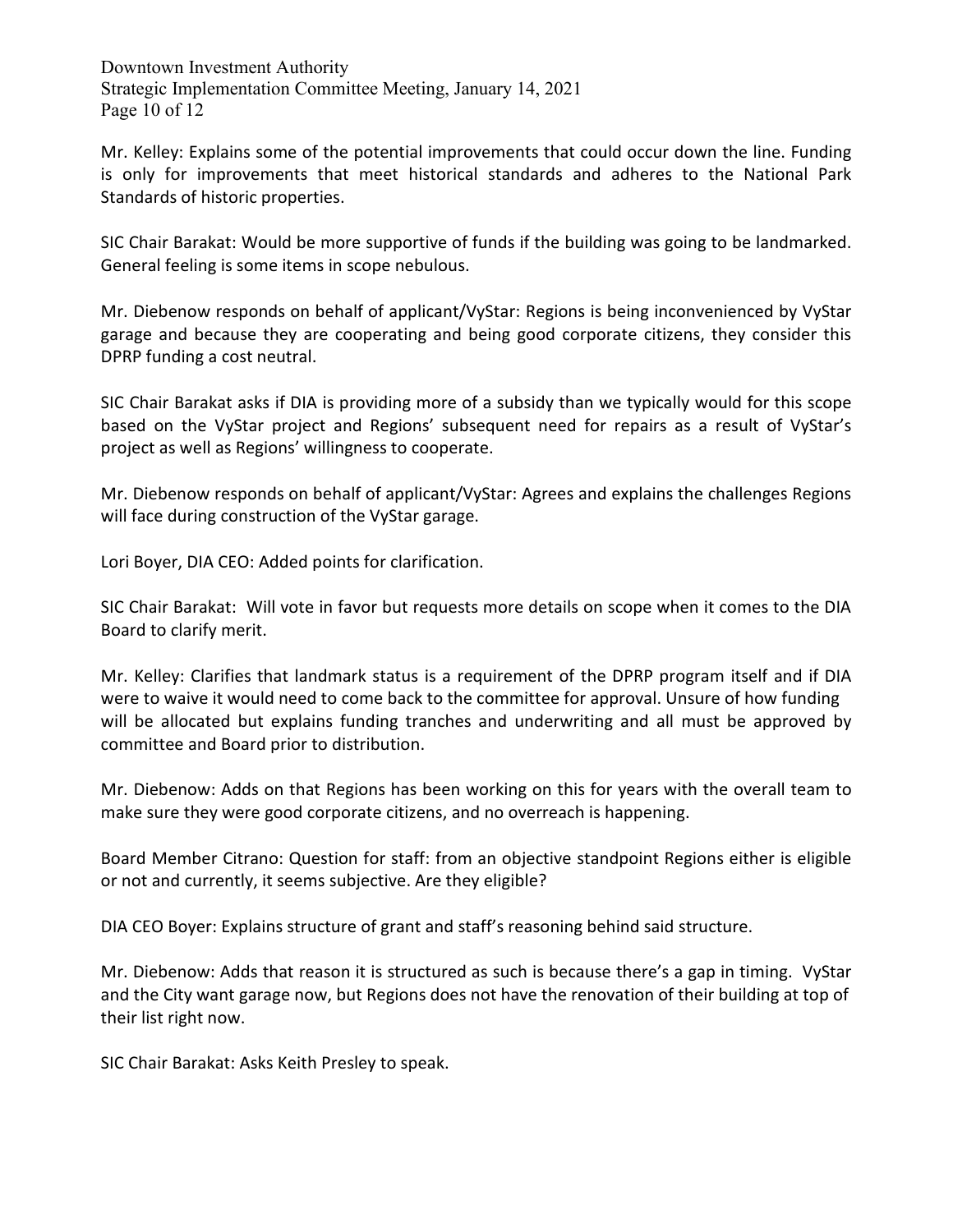Downtown Investment Authority Strategic Implementation Committee Meeting, January 14, 2021 Page 11 of 12

Keith Presley (Regions): Addresses points already made regarding process, timeline, impact, improvement needs and coordination with VyStar and City.

Mr. Kelley: Adds additional points on DPRP requirements and how it pertains to Regions request.

SIC Chair Barakat: Ask to ensure that staff define what proper expense for various tranches that will come to Board to provide boundaries for what is an acceptable expense.

Board Member Gibbs: Any additional jobs created as related to improvements?

Mr. Diebenow: No information on that topic yet. Too early to tell.

SIC Chair Barakat: Asks for motion.

**Motion: Board Member Craig Gibbs moves to approve the term sheet as presented.** 

**Seconded: Board Chair Ron Moody** 

**Vote: Aye: 4 Nay: 0 Abstain: 0**

#### **VI. VISTA BROOKLYN – ADDITIONAL REV GRANT**

Mr. Kelley provided: a summary of the operative change from the previously approved REV Grant by allowing for both ground-floor retail and Class A office space; and a summary of terms. The terms include: a term of 10-years with a maximum REV Grant value of \$1,556,000, which is in addition to the current \$9,000,000 REV Grant.

**SIC Chair Oliver Barakat brought the item into the Committee for discussion. In order of Committee and Board Member acknowledged by the Chair, the following discussion occurred:** 

DIA Chair Moody: Logical request. Question: when you look at the next 10 years, will they have the ability to establish a lease with a retail tenant and do it at a below market rate, just to get someone in there and turn it from into unoccupied unit?

Mr. Kelley: Yes. Structured in a way that our additional funding goes into the property for the benefit of the retail tenant and their built out and operating expenses, through lower rent abatement or what they might have to incur to entice tenancy in this environment.

DIA Chair Moody: Hallmark good corporate citizen and he supports this. Question: by approving this do we set unintended precedent for future applications?